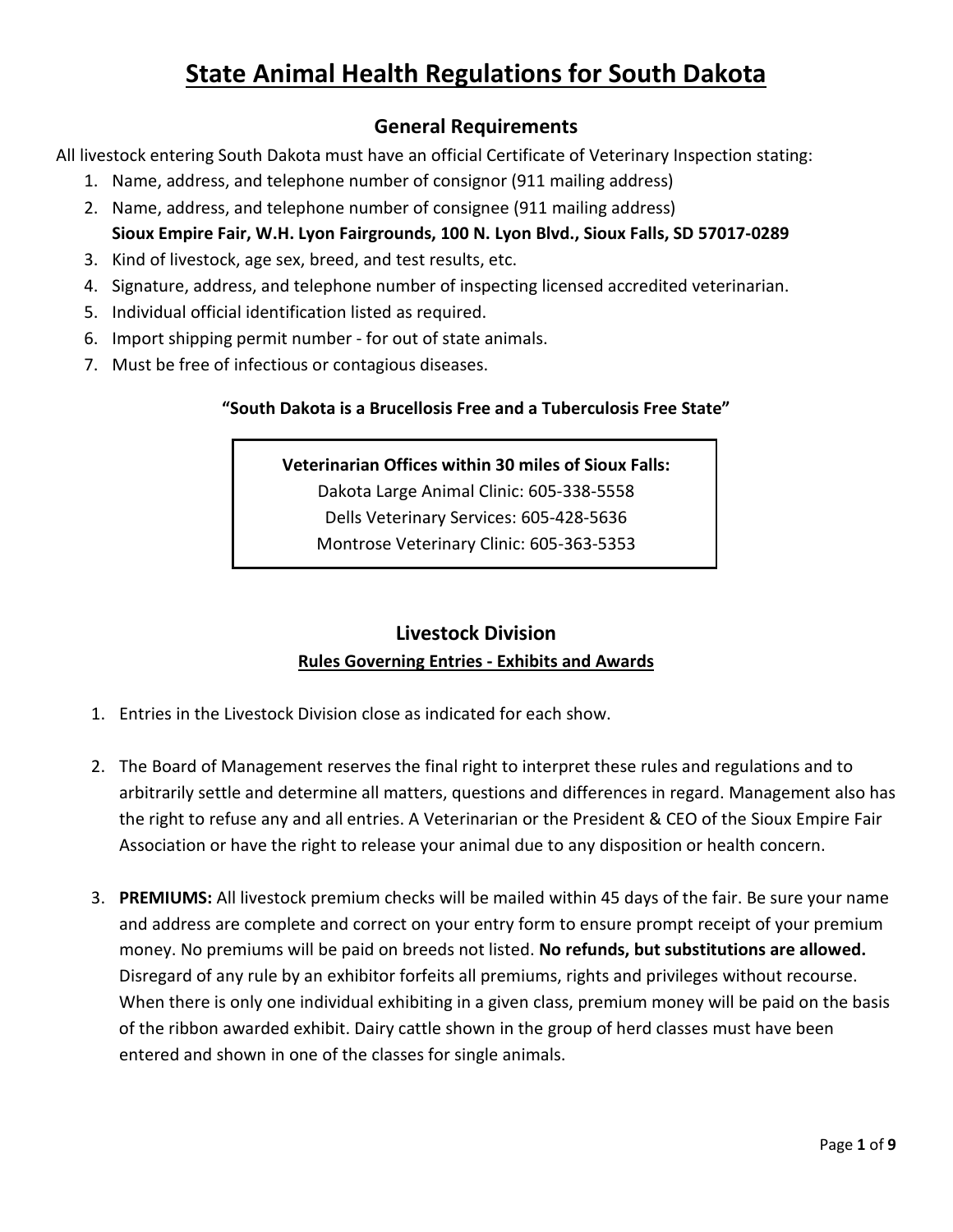- 4. **RETURNED CHECKS:** No prize money will be given out until all checks have cleared the bank. No checks will be processed through the bank a second time and must be covered by a money order, cashier's check, or cash. There will be a \$35 returned check charge, plus any additional fees.
- 5. Management will use diligence to ensure the safety of livestock entered for exhibit after their arrival on the grounds, but under no circumstances will it be responsible for loss, injury or damage by fire, lightning, wind and/or other agency to such livestock and the Fair Management shall be indemnified by the exhibitor against all legal or other proceedings thereto.
- 6. Exhibitor must place all livestock under the direction of the Fair Management.
- 7. Application for entries must be made on the printed form provided by the Manager for the purpose and must be in full compliance with the printed instructions on same. The right is reserved to reject any entry offered.
- 8. Misrepresentation as to the breeding or ownership of animals and irregularity or violation of the rules regarding showing will be exposed, and any premium won by such exhibitor shall be forfeited. If payment has been made before the evidence is given that such a violation occurred, the exhibitor must refund premium money so forfeited to the Fair Association or be barred from exhibiting at the Sioux Empire Fair in the future.
- 9. Any form of unethical treatment of animals will NOT BE tolerated.
- 10. Qualified 4-H and FFA entries will be permitted to exhibit in the Open Class and Junior Show, subject to entry fee and open class rules and regulations. Any individual entering the Junior Shows must be 21 and under on date of the show.
- 11. Junior Exhibitor must be present in show ring with exhibit. The South Dakota Junior Point Show Rules are available in the Sioux Empire Fair Livestock Office.
- 12. All animals must be registered in respective breed associations as the property of the exhibitor and have proof of ownership if requested by the officials in charge.
- 13. **ENTERING THE SIOUX EMPIRE FAIR:** Livestock exhibitors will use the South Gate to enter the Sioux Empire Fair. To access the South Gate, take the 12<sup>th</sup> Street exit and head east. Get into the left hand lane and after one block, take a left onto Lyon Blvd. Stay in the right hand lane and enter into the fairgrounds.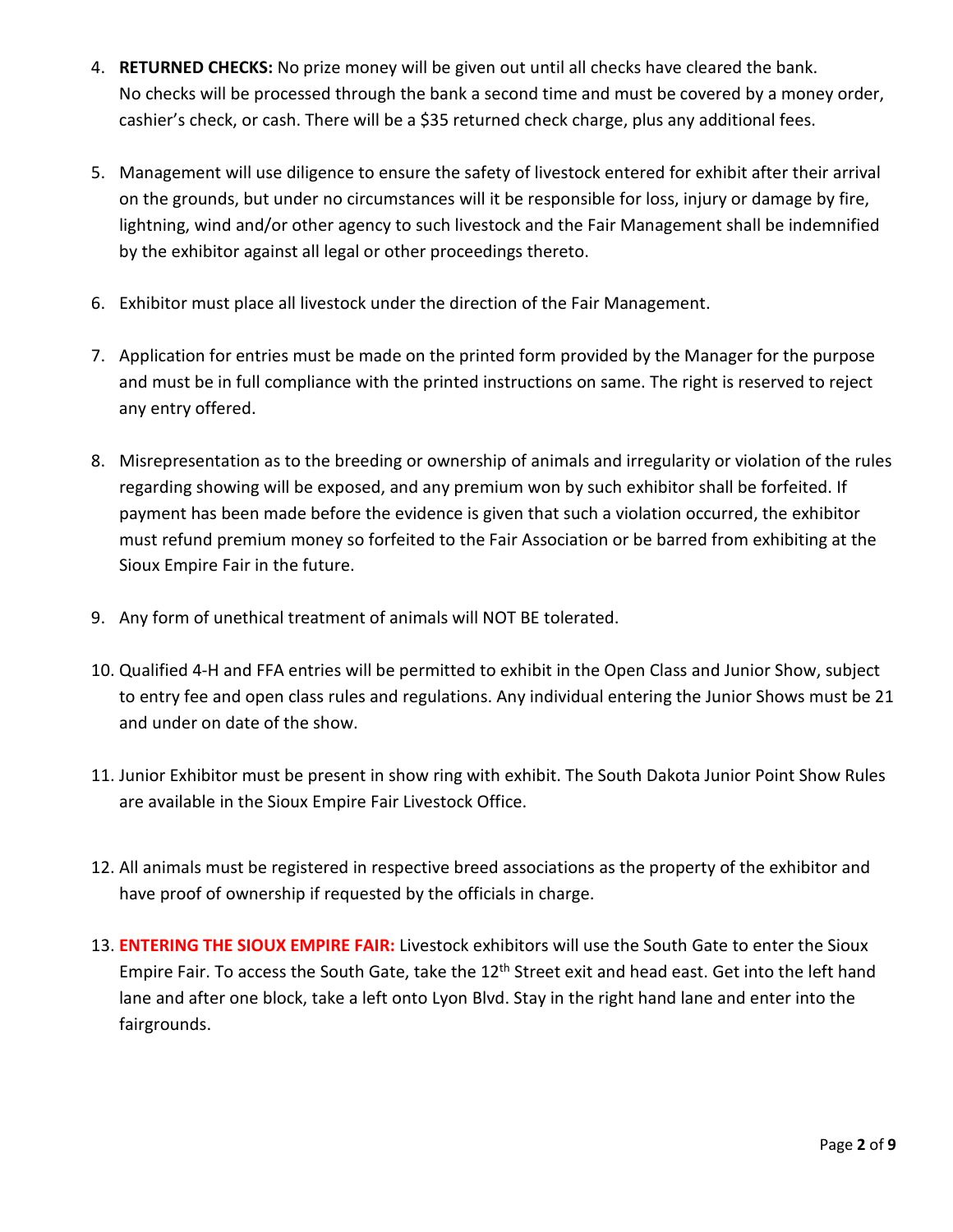#### 14. **SIOUX EMPIRE FAIR ADMISSION FEES & PASSES:**

- − **Admission:** \$10 for adults / \$5 for children 6-12 / Free for children 5 and under. Individual season passes (admission into every day of the fair) are available to the exhibitor and exhibitor families for \$50 in advance. They may be purchased in the Fair Office. Each exhibitor will receive one wristband.
- − **Free Admission Hours:** FREE until 1pm Wednesday, August 11. Season passes are \$50 and available for purchase in advance in the Fair Office or at the South Gate during the fair. This pass includes admission into every day of the fair and is not available for purchase to the general public.
- − **There will be no reentry to the fair after 10pm. Unless you have purchased gate admission.**
- 15. **CAMPING:** Limited camping is available at \$40 per night or \$200 for 7 consecutive nights, \$40 for each additional night. Campsites must be reserved and paid in advance. Contact Mark in the Fair Office at 605-367-7178 to reserve a spot.
- 16. **SHAVINGS:** Wood chips are available for purchase at \$10 per bag in the Livestock Office.
- 17. **DOGS:** Exhibitor's dogs are allowed in the camping area only. They must be leashed and not left unattended. Spectator's dogs are allowed ONLY if they are ADA approved service dogs.
- 18. No cooking in the livestock barns.

### **ALL CHECKS MUST BE MADE PAYABLE TO THE SIOUX EMPIRE FAIR**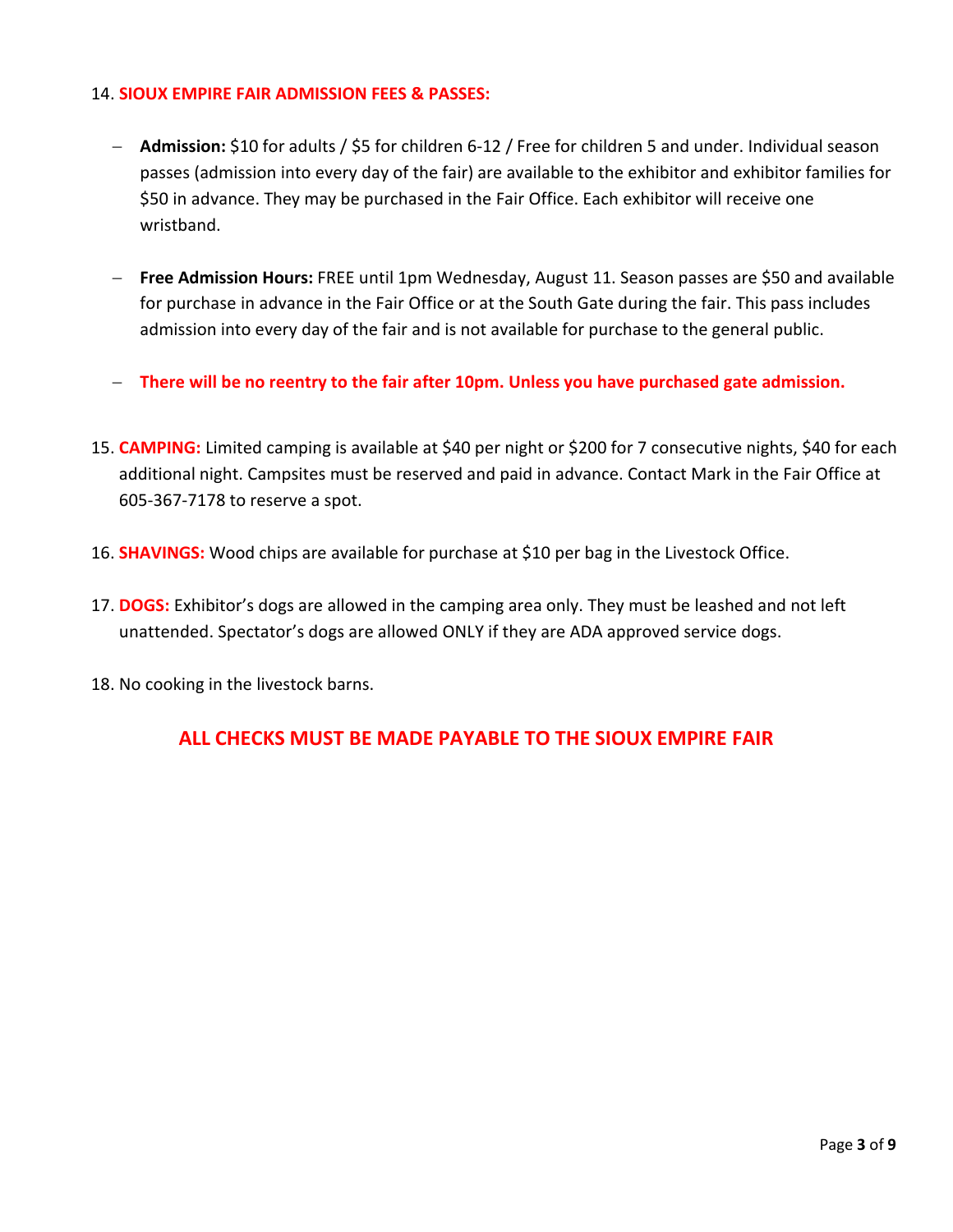# **LIVESTOCK SHOW SCHEDULE 2022**

### **SATURDAY, AUGUST 6**

- 10am Sioux Empire Fair and Ralco Show Shootout Swine Show
- 4pm Open Market Lamb Show
- 6pm Open Market Goat Show

### **SUNDAY, AUGUST 7**

- 9am Open Breeding Cattle Show
- 2pm Open Junior Beef Show

### **WEDNESDAY, AUGUST 10**

| 8:30am              | <b>FFA Market Swine Show</b>         |
|---------------------|--------------------------------------|
| 12:30 <sub>pm</sub> | FFA Market and Breeding Goat Show    |
| 1:30 <sub>pm</sub>  | FFA Market and Breeding Lambs Show   |
| 6pm                 | FFA Beef and Commercial Heifers Show |

### **THURSDAY, AUGUST 11**

10am FFA Dairy Show

### **FRIDAY, AUGUST 12**

9am Open and Junior Dairy Show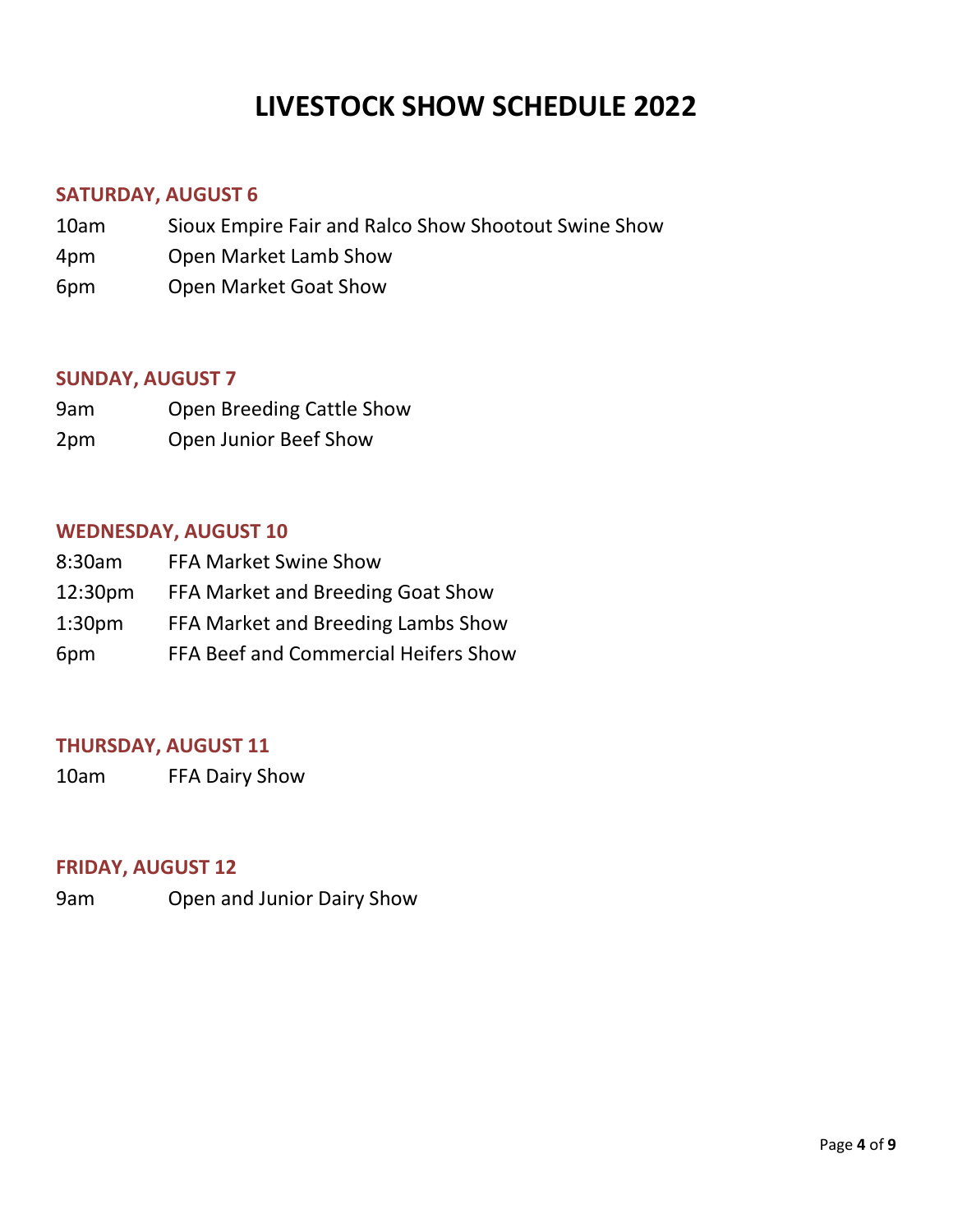## **South Dakota Sheep Identification**

All sheep: Must have official USDA premises of origin tags (Scrapie Tags) in the ear. Sheep that do not comply will be denied entrance to the show.

All animal health rules subject to change per South Dakota State Vet and South Dakota Animal Industry Board.

### **South Dakota Health Regulations**

All sheep must be accompanied by a Certificate of Veterinary Inspection listing Individual official animal identification issued by a licensed and accredited Veterinarian within 30 days of animal entry to the Sioux Empire Fair.

All sheep exhibited at a show/sale must have official USDA premises of origin tags (scrapie tags) in the animal's ear and listed on the certificate of Veterinary Inspection. Sheep that do not comply will be denied entrance to show/sale.

### **General Rules**

1. Certificate of Veterinary Inspection for each animal is required and must be in the vehicle in order to gain entrance. The show Veterinarian or representative will retain the Certificate of Veterinary Inspection.

2. Any question regarding health of an animal will be based on the animal's condition as it is presented to show Veterinarian. This determination is at the discretion of the Show Veterinarian or the official representative.

3. Sheep exhibited at the Sioux Empire Fair, as well as the flocks from which they come, must be free from contagious or communicable disease including such diseases as Club Lamb Fungus. Any sheep which is not accompanied by a properly filled out and signed Certificate of Veterinary Inspection, or does not comply with any of the above regulation, will not be admitted to the show.

4. All sheep originating from outside the State of South Dakota must have a telephone permit number on the Certificate of Veterinary Inspection. This permit can be obtained by the issuing veterinarian calling the S.D. State Veterinarian's Office at 605-773-3321. Sheep that originate from a tuberculosis accredited-free state or zone may enter the exhibition without a Tuberculosis Test. Sheep originating from areas other than a tuberculosis accredited-free state zone need to contact the South Dakota Animal Industry Board at (605) 773- 3321 for current test requirements.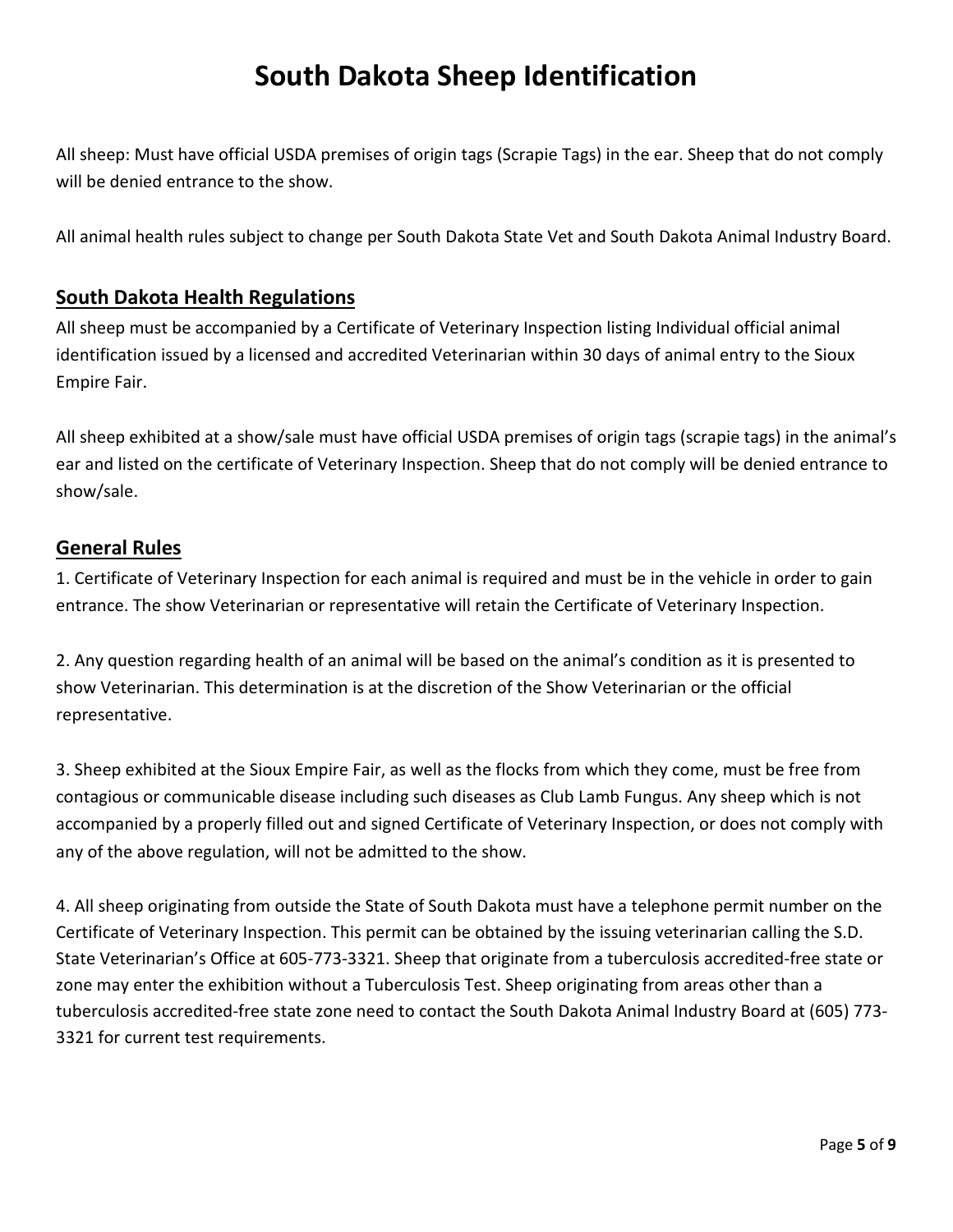## **South Dakota Goat Identification**

All Goats: Must have official USDA premises of origin tags (Scrapie Tags) or official USDA metal ID tags or Registration tattoo.

### **South Dakota Health Regulations for Goats**

All goats must be accompanied by a Certificate of Veterinary Inspection listing individual animal identification issued by a licensed and accredited Veterinarian within 30 days of animal entry to the Sioux Empire Fair.

### **Interstate & Intrastate Identification Requirement:**

All goats at the show must have official USDA premises of origin tags (scrapie tags) or official. USDA metal ID tags or registration tattoo in the animal's car and listed on the Certificate of Veterinary Inspection. Goats that do not comply will be denied entrance to the show

### **General Rules**

- 1. Certificate of Veterinary Inspection for each animal is required and must be in the vehicle in order to gain entrance. The Certificate of Veterinary Inspection will be collected by the superintendent or show Veterinarian when entering for classes at the fair.
- 2. Any question regarding health of an animal will be based on the animal's condition as it is presented to the show Veterinarian. This determination is at the discretion of the show Veterinarian or the official representative.
- 3. Goats must be free of external parasites, ringworm, warts, and abscesses.
- 4. The South Dakota Animal Industry Board reserves the right to secure blood samples from any or all goats exhibited for the purpose of applying the agglutination test for brucellosis at any time that the animal is on the W.H. Lyon Fairgrounds.
- 5. All animals entered at the exhibition shall be "Free from evidence of all contagious diseases such as ringworm, pinkeye, lump jaw, abscesses, and warts. If warts have been removed surgically the scars must be healed by the time of the exhibition."
- 6. These statements must appear on Certificate of Veterinary Inspection: All goats originating from outside the State of South Dakota Must have a permit number on the Certificate of Veterinary Inspection. This permit can be obtained by the issuing veterinarian calling the South Dakota State Veterinarian's office at (605) 772-3321. Goats that originate from a tuberculosis accredited free state or zone may enter the exhibition without a Tuberculosis Test. Goats originating from areas other than a tuberculosis accredited-free state or zone need to contact the South Dakota Animal Industry Board at (605) 773-3321 for current test requirements.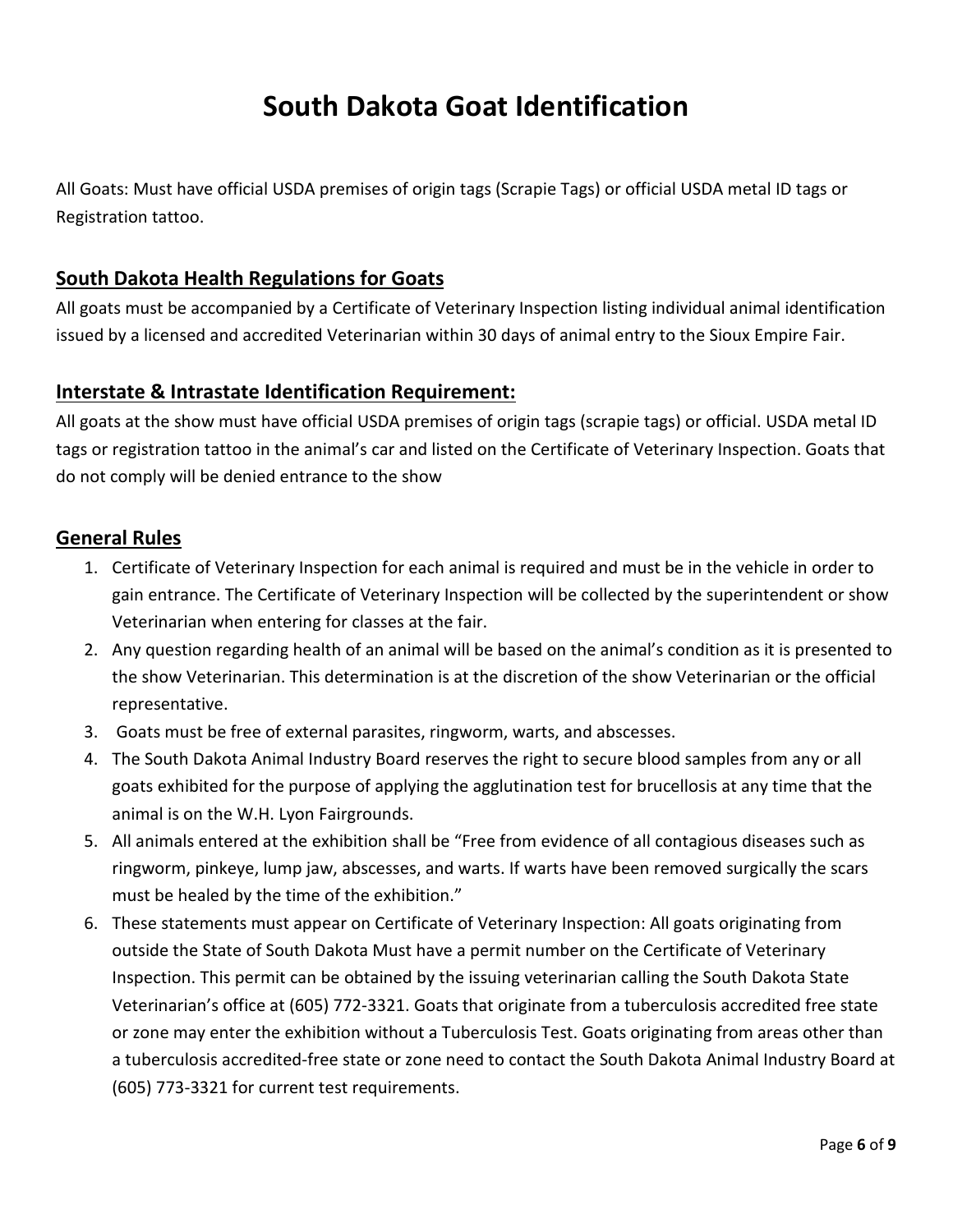## **South Dakota Swine Identification**

### **South Dakota Health Regulations for Swine**

All swine shall be accompanied by a Certificate of Veterinary Inspection listing individual animal identification issued by a licensed and accredited veterinarian within 30 days of animal entry at the Sioux Empire Fair. Certificate of Veterinary Inspection, properly filled out, must be in the vehicle in order to gain entrance, and must be presented to Sioux Empire Fair's show superintendent when checking in for classes. The show Veterinarian will retain the Certificate of Veterinary Inspection.

1. Swine exhibited at the Sioux Empire Fair, as well as the herd from which they came, are free from contagious and communicable diseases.

**Pseudorabies (PRV) Regulations Consignee should be:** Sioux Empire Fair, Sioux Falls, South Dakota. All swine originating from outside the State of South Dakota must have a telephone permit number on the Certificate of Veterinary Inspection. This permit can be obtained by the issuing veterinarian calling the S.D. State Veterinarian's Office at 605-773-3321.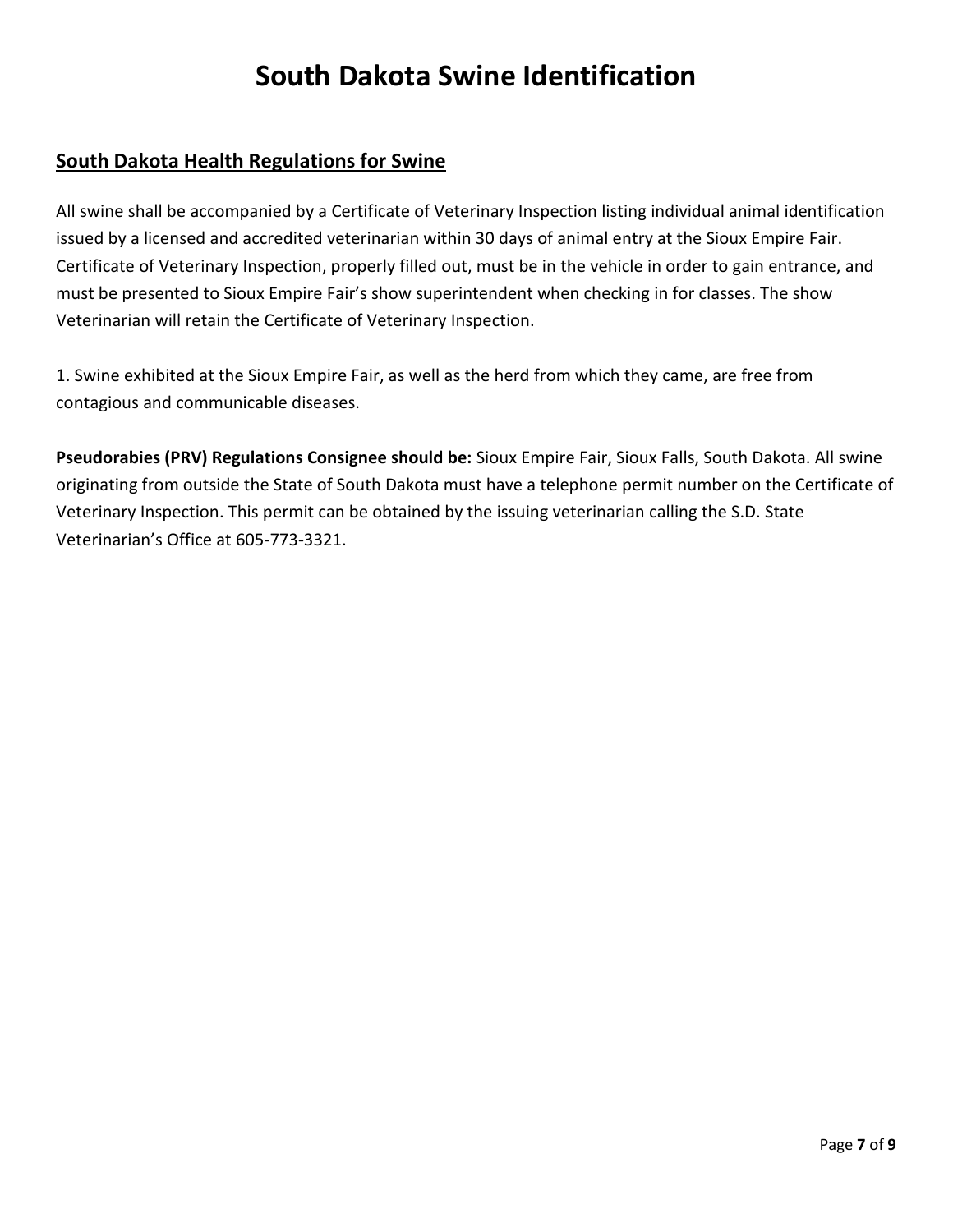## **South Dakota Beef Identification**

### **South Dakota Health Regulations**

1. A proper current Certificate of Veterinary Inspection, listing individual animal identification must accompany all cattle. A licensed and accredited veterinarian must issue the Certificate of Veterinary inspection within 30 days of Sioux Empire Fair entry. All cattle originating from outside the state of South Dakota must have a telephone permit number, which must appear on the Certificate of Veterinary Inspection. This can be obtained by the issuing Veterinarian calling the State Veterinary Office at 605-773-3321. The show Veterinarian or representative will collect Certificate of Veterinary Inspection when registering for classes. Certificate of Veterinary Inspection for each animal is required and must be in the vehicle in order to gain entrance onto the Sioux Empire Fairgrounds. Any question regarding the health of an animal will be based on the animal's condition as it is presented on entry day. This determination is at the discretion of the Show Veterinarian or official representative.

#### 2. Tuberculosis Requirements:

A. Cattle originating in herds from tuberculosis accredited-free states or zone may be shipped to the Sioux Empire Fair without a tuberculosis test. Cattle originating from a tuberculosis modified accredited advanced state or zone or cattle originating from a tuberculosis modified accredited state or zone needs to have the veterinarian contact the South Dakota Animal Industry Board at (605) 773- 3321 for current test requirements. This includes all cattle for show and exhibition.

#### 3. Brucellosis Requirements:

A. Feeder steers and heifers need to be individually identified. No Brucellosis tests are required.

B. Breeding cattle from Brucellosis free states need to be individually identified and listed on the Certificate of Veterinary Inspection. No Brucellosis tests are required.

C. Breeding cattle from Brucellosis Class A states need to be individually identified and listed on the Certificate of Veterinary Inspection. Test-age-eligible cattle (Intact Males - 12 months, Females - 12 months) must have a negative Brucellosis test that was conducted by an official laboratory within 30 days prior to Sioux Empire Fair entry.

4. Proper Certificate of Veterinary Inspection must accompany steers.

5. Only property completed Certificate of Veterinary Inspection issued by a licensed accredited veterinarian will be recognized. Consignee should be: Sioux Empire Fair, Sioux Falls, South Dakota.

6. All animals entered at the Sioux Empire Fair shall be "Free from evidence of all contagious diseases such as ringworm, pinkeye, lump jaw, and warts. If warts have been removed surgically tie scars must be healed by the time of the exhibition."